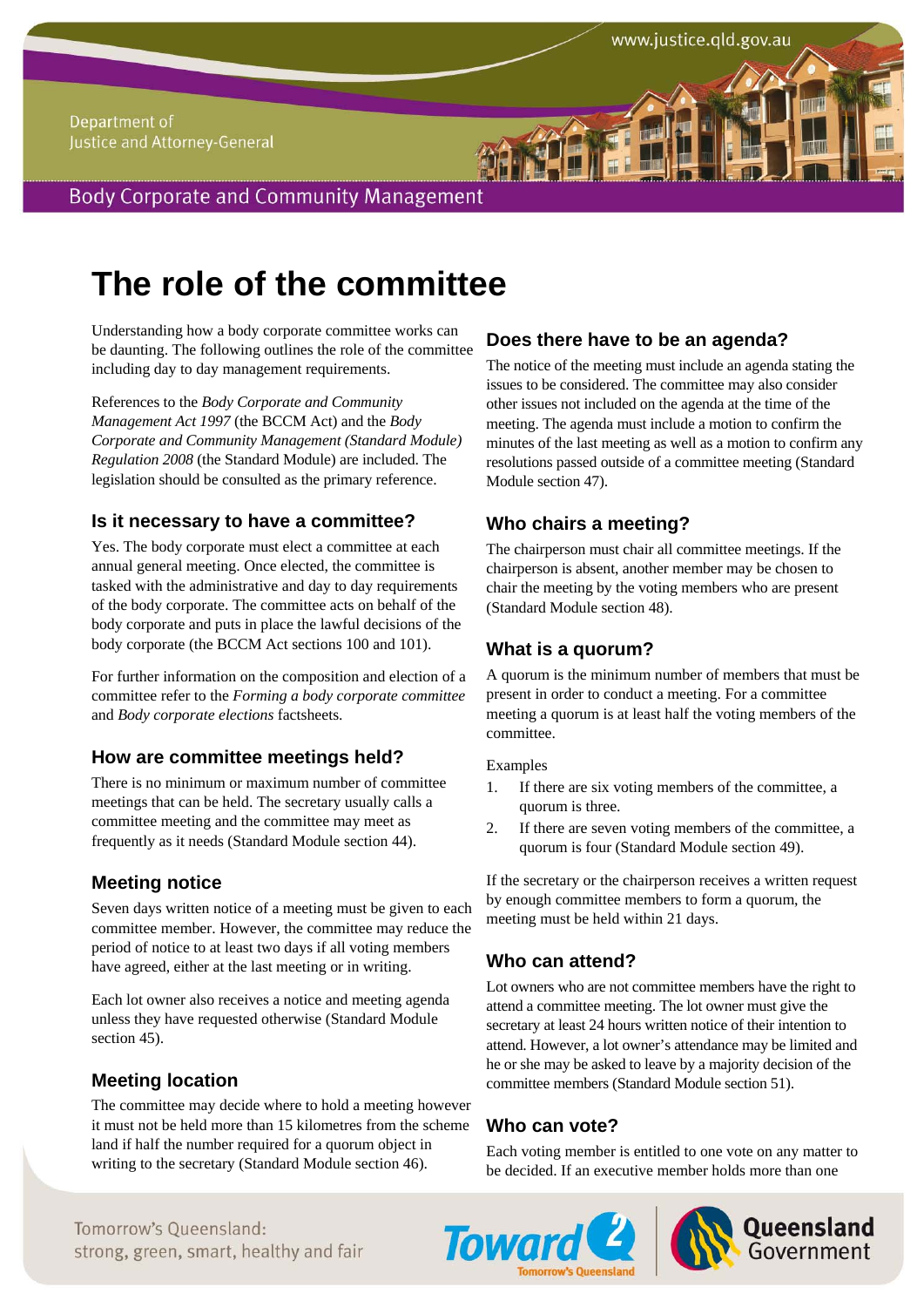executive position, he or she is still entitled to only one vote.

A motion is passed at a meeting of the committee if a majority of voting members present (either personally or by proxy, and entitled to vote) are in favour of the motion (Standard Module section 52).

## **Proxies**

A voting member of the committee may appoint another voting member of the committee as their proxy. A voting member of the committee can not hold more than one proxy.

The secretary or the treasurer may only appoint a proxy with the committee's approval.

A proxy is effective for only one committee meeting and lapses after the meeting (Standard Module sections 100 and 101).

# **Can members vote outside a meeting?**

The committee may vote on matters without formally holding a meeting. This is often referred to as a 'flying minute' and may be appropriate, for example, if urgent work is required within the scheme. Decisions may be made in this manner if all committee members are given written notice of the motion and a majority of the voting members of the committee gives written agreement to the motion.

In an emergency, the notice of the motion may be given to as many committee members as is practicable to contact. The notice (or the ensuing committee member's agreement) does not need to be in writing and can be given orally or by some other form of communication.

Any motion voted on under these provisions must be confirmed at the next committee meeting (Standard Module section 54).

## **Do committees need meeting minutes?**

The committee must take full and accurate meeting minutes. The secretary must provide a copy of the minutes, within 21 days of the meeting, to each committee member and lot owner (unless the owner has requested otherwise). A copy of the record of any resolution voted on outside a meeting must also be provided (Standard Module section 55).

## **How are resolutions carried out?**

A resolution is a formal expression by a meeting, agreed to by a vote. Even though a committee may have passed a resolution, it can only be carried out if no notice of opposition is received.

A notice of opposition is a document signed by or for the owners of at least half the lots in the scheme which opposes the resolution of the committee. The notice of opposition must be given to the secretary within seven days after receiving a copy of the minutes of the meeting at which the resolution was passed. If the resolution was passed outside a committee meeting, a copy of the resolution must be provided.

However, there are exceptions:

- in an emergency (for example to repair a burst water pipe on the common property), the committee may carry out the resolution so long as the cost of the repairs is within the relevant limit for committee spending or an adjudicator has authorised the committee to do so
- if the body corporate has, by ordinary resolution, authorised the committee to act
- a resolution that authorises a committee member to carry out a stated function of the body corporate (e.g. mowing the common property lawns) provided:
	- $\theta$  the cost of carrying out the function (e.g. purchase of mower fuel) is not greater than either \$200 or \$5 multiplied by the number of lots in the scheme, or
	- it involves a decision of a routine, administrative nature.

(Standard Module section 56 and 57)

**Note:** the Notice of Opposition does not apply to schemes under the Accommodation, Commercial or Small Schemes regulation modules.

## **How can committees spend money?**

Committee spending is limited and money must be available in the budget before the committee can spend. If sufficient funds are not available, the committee may need to consider calling a general meeting to amend the budget or raise a special levy.

## **Limit of spending**

The 'relevant limit for committee spending' is defined in the Dictionary to the Standard Module as an amount worked out by multiplying the number of lots included in the scheme by \$200 or another amount previously set by an ordinary resolution of the body corporate. For example, for a body corporate composed of six lots, the relevant limit is \$1200 (\$200 x 6) unless the body corporate has set another amount.

The committee cannot break down a single project into smaller components in order to bring the project within the limit of committee spending (Standard Module section 151).

#### Example:

The committee for a scheme composed of 25 lots is limited to spending \$5000 (25 x \$200). The committee decide to renovate the main foyer and has obtained quotes. The costs are tiles — \$2800, light fittings — \$3000, paint — \$1200. Even though the individual quotes are below the committee's limit, the committee cannot carry out any of the refurbishment projects, as the whole project is well above the limit.